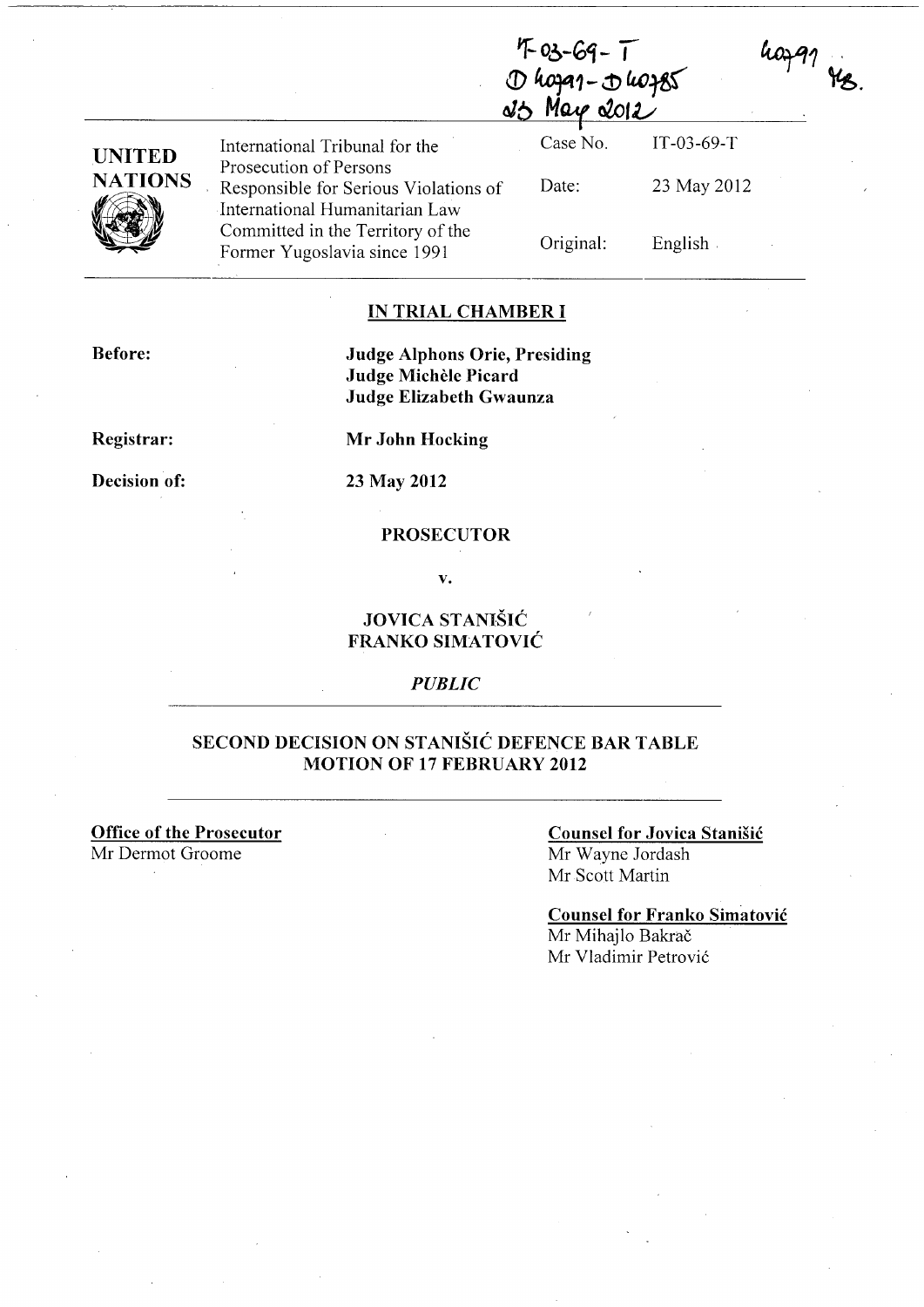# **I. PROCEDURAL HISTORY**

1. On 17 February 2012, the Stanišić Defence ("Defence") filed the Stanišić Motion for Admission of Documents through the Bar Table, by which it requested the admission into evidence of 674 documents from the bar table ("Motion").<sup>1</sup> On 23 March 2012, the Prosecution filed a response to the Motion ("Response").<sup>2</sup> The Simatović Defence did not respond to the Motion.

2. On 23 May 2012, the Chamber issued the First Decision on the Defence Bar Table Motion of 17 February 2012 ("First Decision"). The Chamber refers to the First Decision for the procedural history and submissions of the parties in respect of the Motion.

# **II. APPLICABLE LAW**

3. The Chamber recalls and refers to the applicable law governing the admission of documents from the bar table as set out in a previous decision.<sup>3</sup>

# **III. DISCUSSION**

4. The Chamber recalls that by the Motion, the Defence requests the admission into evidence of over 670 documents which amount to more than 12,400 pages in total. These documents, if admitted, would constitute a very substantial part of the trial record. Due to the sheer number and volume of the documents submitted, the Chamber has decided to divide its decision on the Motion into separate decisions so as to afford the Defence sufficient notice of the Chamber's position with respect to each category of documents as soon as practically possible.<sup>4</sup>

5. In the present Decision, the Chamber will deal with five out of the six categories of documents included in the Second Bar Table Chart, namely (a) Financing, training, arming, supplying and other support by the army of the Republic of Serbia to the Bosnian Serbs ("Category 1"); (b) Paramilitaries and "Red Berets" in Bosnia ("Category 2"); (c) Support by the Federal SUP ("Category 3"); (d) Relationship Leadership RS and Serbia ("Category 5"); and (e) Other ("Category  $6$ ").<sup>5</sup>

6. The Chamber will issue further decisions on the remainder of the Motion.

First Decision, paras 9-10.

Stanišić Motion for Admission of Documents through the Bar Table, with Confidential Annexes A, B, and C, 17 February 2012.

Prosecution Response to Stanišić Motion and Additional Motion for Admission of Documents into Evidence through the Bar Table, with Confidential Annexes A and B, 23 March 2012.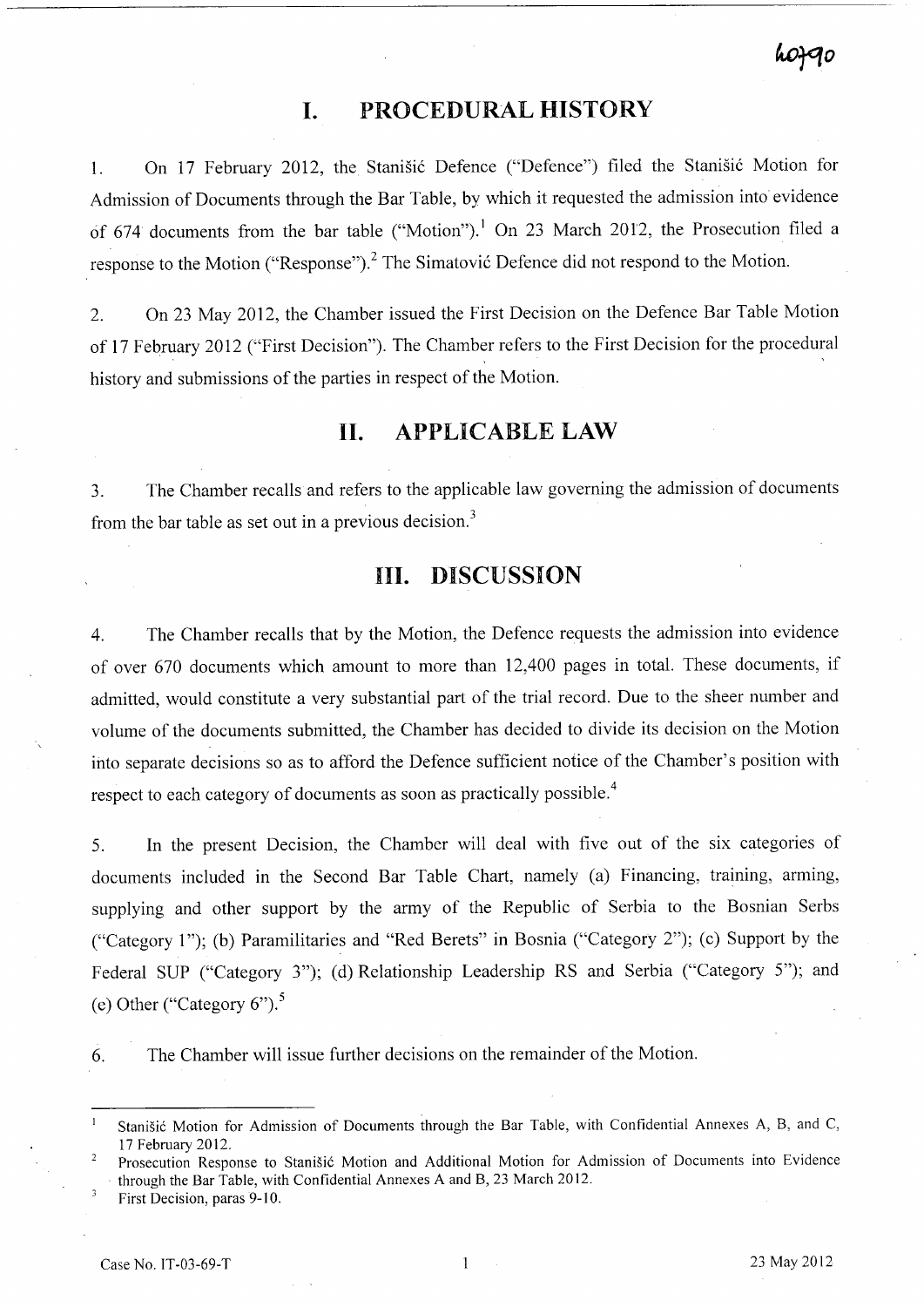#### *a. Documents in Category l*

7. The Chamber notes that for a number of documents in Category 1 of the Second Bar Table Chart, the Prosecution objects to their admission on grounds of authenticity.<sup>6</sup> It submits that for documents bearing Rule 65 *ter* nos 1D02251, 1D01998, 1D01999, lD02221, lD02224, 1D01986, and 1D02001, it has been provided with insufficient information regarding their origin.<sup>7</sup> For a number of these documents, the Defence acknowledges that it is in the process of determining their origin, but argues that they are nonetheless sufficiently probative and relevant to be admitted from the bar table. 8 In this respect, the Chamber recalls its earlier finding that authenticity is one of the factors to be considered when assessing the reliability of evidence to be admitted, and that reliability is a component part of the probative value of a piece of evidence.<sup>9</sup> It noted that, "[t]o require absolute proof of a document's authenticity before it could be admitted would be to require a far more stringent test than the standard envisioned by Sub-rule 89 (C)".<sup>10</sup> In the present instance, the Chamber finds that each of the aforementioned documents in Category 1, on its face, bears sufficient indicia of authenticity and reliability to meet the standard for admission from the bar table. The Chamber further finds that the Defence has shown with sufficient specificity (i) the relevance and probative value of these documents and (ii) how they would fit in the Defence case.

8. With respect to document bearing Rule 65 *ter* no. 751, the Defence indicates that it received the document through the Prosecution, whereas the Prosecution indicates it has received the document through another Defence Counsel, and has no information on the origin of the document.<sup>11</sup> The Prosecution further submits that this document is a witness statement which should be tendered through Rule 92 *bis* or *ter,* rather than from the bar table. Alternatively, it submits that the Defence should argue why this document should be exceptionally admitted pursuant to Rule 89 (C). 12 The Chamber notes that the document bearing Rule 65 *ter* no. 751 is an official note of an interview by an assistant commander for security affairs of the Odžak Military

First Decision, para. 14.

<sup>5</sup> See Motion, Confidential Annex B.  $\ddot{6}$ 

Motion, Confidential Annex B; Response, Confidential Annex A, pp. 180-250,287-299.

 $\overline{7}$ See Response, pp. 189, 192-193, 195, 198, 202, 210, 212.

Motion, para. 12. For documents bearing Rule 65 *ter* nos 1001999, 1002224, 1001986, and 100200 l, the Defence  $\overline{\mathbf{8}}$ indicated under origin: "to be determined".

 $\ddot{9}$ Decision on Admission into Evidence of P179 and P473, 23 June 2010, para. 4.

<sup>&</sup>lt;sup>10</sup> Ibid, referring to *Prosecutor v. Zejnil Delalić et al.*, Case No. IT-96-21-AR73.2, Decision on Application of Defendant Zejnil Delalić for Leave to Appeal against the Decision of the Trial Chamber of 19 January 1998 for the Admissibility of Evidence, 4 March 1998, para. 20; *Prosecutor* v. *Dario* Kordić *and Mario* Čerkez, Case No. IT-95-14/2-AR 73.6, Decision on Appeal Regarding the Admission into Evidence of Seven Affidavits and One formal Statement, 18 September 2000, para. 24; *Georges Anderson Nderubumwe Rutaganda v. Prosecutor*, Case No. ICTR-96-3-A, Judgement, 26 May 2003, paras 33, 266; *Prosecutor* v. Popović *et al.,* Decision on Joint Defence Interlocutory Appeal concerning the Status of Richard Butler as an Expert Witness, 30 January 2008, para. 22

 $\frac{11}{12}$  Response, p. 185.

Ibid.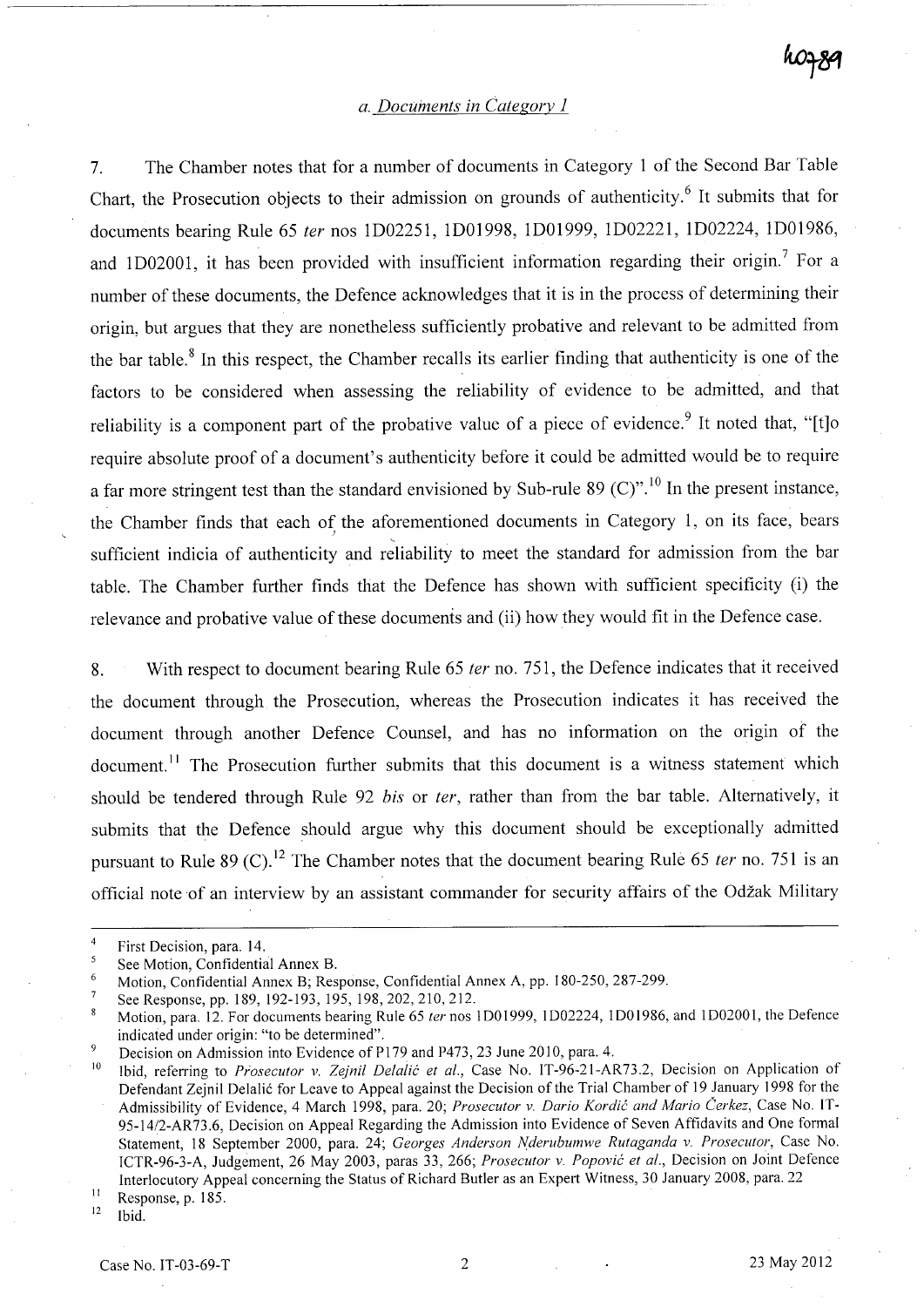Council, which was taken with a view "to get a more detailed view of the state of defences in Novi Grad village and the reasons for the Serbs' surrender to the Ustashas".<sup>13</sup> The official note is an outof-court statement prepared by non-parties which was not taken for the purposes of these proceedings. Its admission is, therefore, not affected by Rule 92 *bis* or *ter* and may be admitted pursuant to Rule 89 (C).<sup>14</sup> The Chamber finds that the document bearing Rule 65 *ter* no. 751 on its face bears sufficient indicia of authenticity and reliability to meet the standard for its admission from the bar table. It further finds that the Defence has shown with sufficient specificity (i) the relevance and probative value of this document and (ii) how it would fit in the Defence case.

9. Therefore, the Chamber will admit the documents bearing Rule 65 *ter* nos 1D02251, 1D01998, 1D01999, 1D02221, 1D02224, 1D01986, 1D02001, and 751 from the bar table. The Chamber encourages the Defence to provide the parties with information obtained, if any, following its further investigations regarding the origin of these documents.

10. With respect to the Documents bearing Rule 65 *ter* nos 2272, 1841, 2543, 1D02058, 1D02007, 1D01981, 1D01996, 2034, 1D02211, 1D02009, 1D00092, 1D02097, 1D02099, 1D02100, 1D02219, 1D02088, 1D02220, 1D02222, 1D02038, 1D02226, 1D02549, 1D02552, 1D02017, 1D02227, 1D01983, 1D02228, 1D02558, 99, 1D02044, 1D02032, 1D02068, 1D02000, 1D02562, 1D02563, 1D02034, 1D02035, 1D02012, 1D02564, 1D02013, 1D02003, 2361, 2359, 2358, 2357, 2354, 2362, 1D02573, 3621, and 1D02066, the Chamber notes that the Prosecution, while disputing their purported relevance as characterised by the Defence, does not object to their admission.<sup>15</sup> The Chamber finds that the Defence has shown with sufficient specificity (i) the relevance and probative value of these documents and (ii) how they would fit in the Defence case, and will allow their admission into evidence from the bar table.

#### *b. Documents in Categories* 2, 3, 5, *and 6*

11. The Chamber notes that for a number of documents in categories 2, 3, 5, and 6 of. the Second Bar Table Chart, the Prosecution objects to their admission on grounds of authenticity. It submits that for these documents, it has been provided with insufficient information regarding their

<sup>13</sup> Document bearing Rule 65 *ter* no. 751, p. l.

<sup>14</sup> See *Prosecutor* v. *Galic,* Case No. IT-98-29-AR73.2, Decision on Interlocutory Appeal Concerning Rule *92bis(C),*  7 June 2002, para. 31, cited with approval by the Appeals Chamber in *Prosecutor* v. *Slobodan* Milošević, Case No. IT-02-54-AR73.4, Decision on Interlocutory Appeal on the Admissibility of Evidence-in-Chief in the Form of Written Statements, 30 September 2003, at paras 12-13. See also *Prosecutor* v. *Gotovina et al,* Case No. IT -06-90-T, Decision on Admission of MUP official Notes and reasons for the Decision to Deny the Admission of the Official Note of Ivan Čermak, 30 January 2009, para. 10.

<sup>&</sup>lt;sup>15</sup> The Chamber notes that the Prosecution, in relation to documents bearing Rule 65 *ter* nos 1D03507, 1D02002, I D02238, 1837, and 1831, has argued that it should be allowed to introduce docum'ent bearing ERN 0426-4356- 0426-4356 in rebuttal, Response, Confidential Annex A, pp. 228-229, 240-244.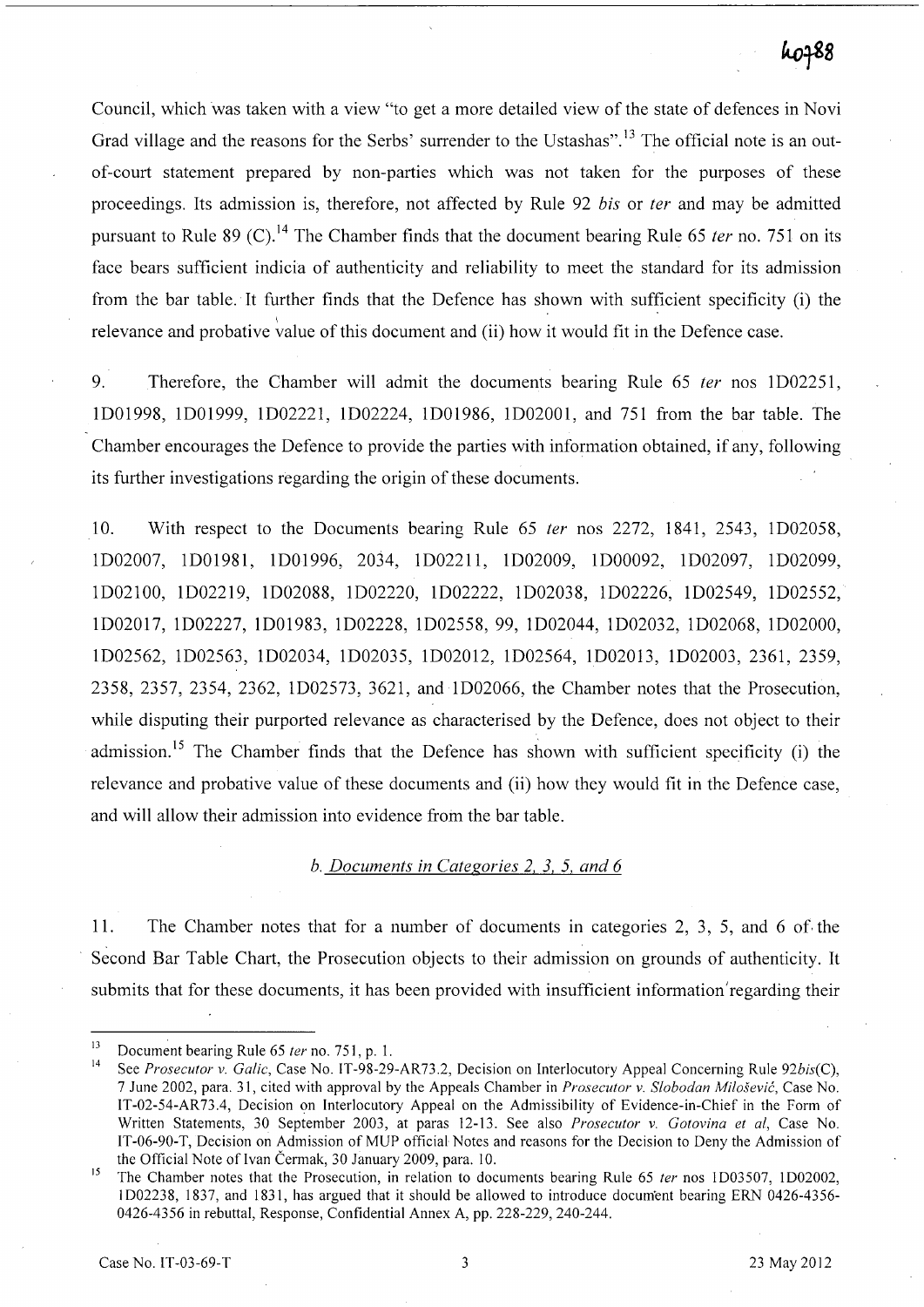# wzzz

origin. These are documents bearing Rule 65 *ter* nos 3810, 763, 3811, 1D01605, and 1D02209. <sup>16</sup> For one of these documents, the Defence acknowledges that it is in the process of determining their origin, but argues that it is nonetheless sufficiently probative and relevant to be admitted from the bar table.17 The Chamber agrees with the Defence that documents bearing Rule 65 *ter* nos 3810, 3811, 1D01605, and 1D02209 on their face bear sufficient indicia of authenticity and reliability to meet the standard for admission from the bar table. The Chamber further finds that the Defence has shown with sufficient specificity (i) the relevance and probative value of these documents and (ii) how they would fit in the Defence case. However, the Chamber is not satisfied that the document bearing Rule 65 *ter* no. 763, an un-authored "report" on paramilitaries in Doboj which bears no signature, stamp, or date, is sufficiently probative for its admission into evidence from the bar table.

12. Therefore, the Chamber will admit documents bearing Rule 65 *ter* nos 3810, 3811, 1D01605, and 1D02209 from the bar table. The Chamber encourages the Defence to provide the parties with information obtained following its further investigations regarding the origin of these documents, if any.

13. With respect to document bearing Rule 65 *ter* no. 4082, the Chamber notes that it is a 30-page compilation of documents, of which the Defence has only discussed two documents. The Prosecution has objected to exactly this discrepancy.<sup>18</sup> The Chamber further notes that the Defence has uploaded the document bearing Rule 65 *ter* no. 4082.1 into eCourt, which extracts the two aforementioned documents from the compilation. As the Defence has only provided arguments for the admission of the two documents contained in 65 *ter* no. 4082.1, the Chamber understands the Defence to seek the admission of this item into evidence instead.

14. With respect to documents bearing Rule 65 *ter* nos 2500, 2277, 1D01655, 4687, 4053, 1D03507, 1763, 1813,2329,4082.1,4083,2100,19 2086, 2096, 2099, 2068, 1861,4702, 1666, 2111, 1D01367, 2416, 1560, 1D02002, 1D00228, 4561, 1D02238, 1837, 1D01611, 1831, 2217, 1527, 572, 2469, 1507, 2403, 2323, 1476, 1477, 1479, 1480, 1D02061, 1D02574, 2235, 2102, 1735, 2345, 1757, 568, 1201, 1D01708, 4229, and 1D00227, the Chamber notes that the Prosecution, while disputing their purported relevance as characterised by the Defence, does not object to their admission. The Chamber finds that the Defence has shown with sufficient specificity

<sup>&</sup>lt;sup>16</sup> Prosecution Response, Confidential Annex A, pp. 231, 233, 237-238, 242, 245, 248.<br><sup>17</sup> Motion, para 12, For document begring Bulg 65 top no. 1D02200, the Defense.

<sup>17</sup>Motion, para. 12. For document bearing Rule 65 *ter* no. 1D02209, the Defence indicated under origin: "to be determined".

<sup>&</sup>lt;sup>18</sup> Prosecution Response, Confidential Annex A, p. 231.

With respect to document bearing Rule 65 ter no. 2100, the Chamber notes that two translations have been up10aded into eCourt, namely a "draft English translation" as well as an "English translation". The Chamber has considered the "English translation" as authoritative for the purposes of admission into evidence of this document.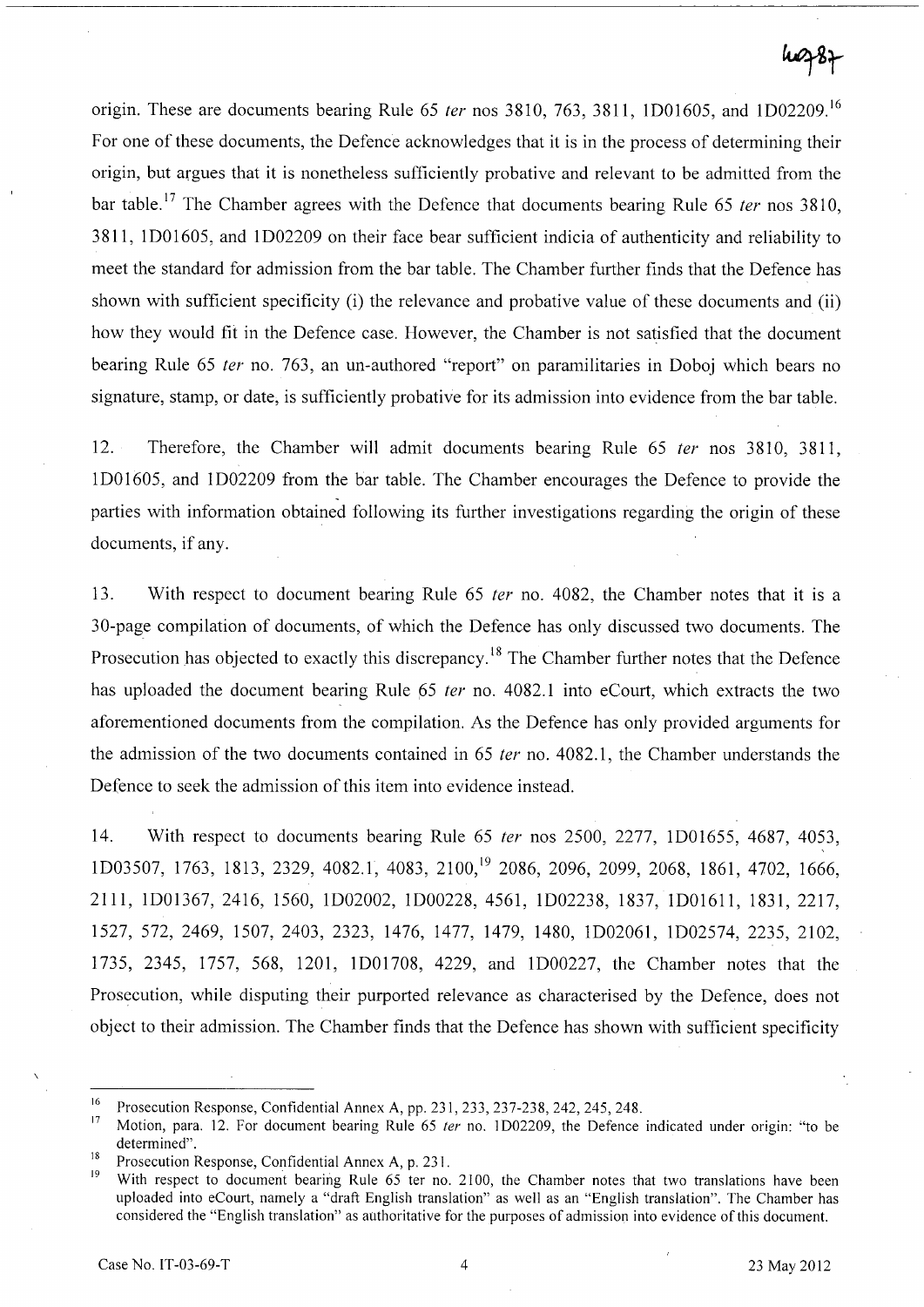(i) the relevance and probative value of these documents and (ii) how they would fit in the Defence case, and will allow their admission into evidence from the bar table.

15. With respect to the document bearing Rule 65 *ter* no. 531, the Chamber considers that the references provided by the Defence regarding its relevance to its case are only just sufficient for its admission from the bar table. It further notes that the Prosecution, while disputing the document's purported relevance as characterised by the Defence, does not object its admission into evidence. While the Chamber is generally strict when it comes to the tendering of large documents from the bar table without clear guidance from the tendering party on which portions of a document are relevant to its case, considering the purported relevance of this document to the Accused's case, the Chamber decides to exceptionally allow its admission into evidence from the bar table.

16. Lastly, the Chamber observes the following. A number of documents admitted have been introduced in order to show a *negative,* i.e. that something did *not* occur because the document made no reference to it. When such documents are tendered from the bar table, if viewed in isolation and without context provided by a tendering witness, there is a risk that less weight will ultimately be ascribed to them by the Chamber. In order to properly determine the weight of documents for which a negative inference is sought, the Chamber encourages the Defence, by providing clear references to these documents in its final brief, to elaborate on the conclusions, if any, it invites the Chamber to draw from them (collectively and/or individually), including, if appropriate, an explanation of how they refute the Prosecution evidence regarding the same issues.

# **IV. DISPOSITION**

17. For the foregoing reasons, the Chamber GRANTS the Motion IN PART, and

(i) **ADMITS** into evidence the documents bearing Rule 65 *ter* nos 2272, 1841, 2543, 1D02058, 1D02007, 1D01981, 1D01996, 2034, 1D02211, 1D02009, 1D00092, 1D02097, 1D02099, 1D02100, 1D02219, 1D02088, 1D02220, 1D02222, ID02038, 1D02226, 1D02549, 1D02552, 1D02017, 1D02227, 1D01983, 1D02228, ID02558, 99, 1D02044, 1D02032, 1D02068, 1D02000, 1D02562, 1D02563, 1D02034, 1D02035, 1D02012, 1D02564, 1D02013, 1D02003, 2361, 2359, 2358, 2357, 2354, 2362, 1D02573, 3621, 1D02066, 1D02251, lD01998; 1D01999, 1D02221, lD02224, 1D01986, 1D02001, 751, 2500, 2277, 1D01655, 4687, 4053, lD03507, 1763, 1813, 2329,4082.1,4083,2100,2086,2096,2099,2068,1861, 4702,1666,2111, 1D01367, 2416, 1560, 1D02002, 1D00228, 4561, 1D02238, 1837, 1D01611, 1831,2217, 1527, 572,2469, 1507,2403,2323, 1476, 1477, 1479, 1480, 1D02061, 1D02574, 2235, 2102,